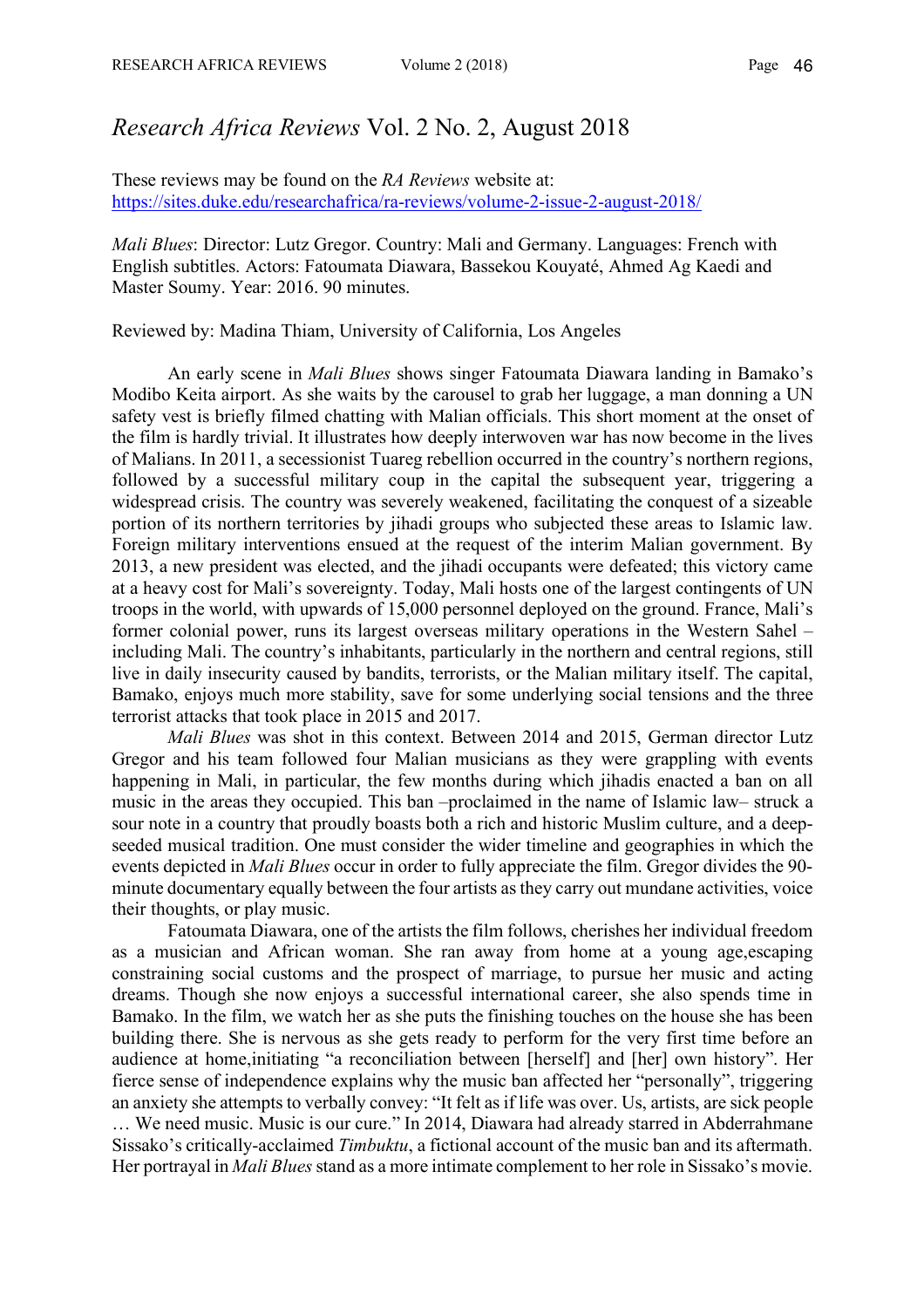While the music ban dimmed Diawara's spirit, it threatened Ahmed Ag Kaedi's bodily integrity. In the film, Ag Kaedi, a Tuareg musician from Kidal – a desert-town in the north of Mali – is depicted living in exile in Bamako. In 2012, as he was enjoying widespread acclaim with his band Amanar, he fled Kidal as a result of the imposition of Sharia. A group of armed men came to his sister's house, destroyed his equipment, and threatened to cut off his fingers should he continue playing the guitar. Gregor's camera shows Ag Kaedi's discomfort and alienation in the capital. Bamako's hustle and bustle sharply contrast with Kaedi's home region, where "one may spend twenty days without hearing the noise of an engine." Each time Ag Kaedi appears on screen, a diffuse, melancholic mood permeates the scene. As he explains, he does not feel quite at ease in Bamako, and would never want to live in Europe or America: "Whatever war happens there, whatever government takes over, [Kidal] is still where I am from."

While a longing for home motivates Ahmed Ag Kaedi, Bassekou Kouyaté's commitment to putting an end to the ban and war stems out of a sense of responsibility. Along with his wife Ami Sacko and their band N'Goni Ba, Kouyaté is one of Mali's best-known musicians. As his last name indicates, he is also a griot –the hereditary title designating a praise singer, storyteller, and historian in the Mandé tradition. As he explains: "Our mouth is mightier than weapons. Such has been the duty of griots, for centuries." His father hailed from the city of Ségou, the historic core of the Bamanan kingdoms: "We were always the top advisors in the kingdom ... When issues arise today in Mali, griots are called upon to provide a solution. We can speak the language of peace."

"There's a big difference between a griot and a rapper," Master Soumy points out as he discusses what triggered him to write "I ka slameya fo n'yé [Explain your Islam to me]". He came up with this song as a challenge to the terrorists using a radically different interpretation of the religion they both share to justify violence. "The griot has a traditional side and praises chiefs and leaders, but the rapper doesn't. Rap music was created to denounce society's ills, to try and change mentalities and behaviors." Indeed, Master Soumy, who thinks of himself as "the streets' lawyer", is a well-known activist who uses his lyrics to enact social change. In 2017, as one of the core advocates of the "An te, a bana [We're out, it's over]!" political platform, he helped galvanize a large enough segment of Malian youth to influence president Ibrahim Boubacar Keïta to withdrawa controversial constitutional reform project.

Many scenes stand out in the film. At times the characters intersect, giving rise to truly magical encounters, such as the rooftop jam session between Diawara and Ag Kaedi. One could hardly imagine two more contrasting personalities, and yet, they click. Viewers get to enjoy beautiful footage of Bamako and Ségou, where the opening and closing scenes are shot on stage during the Festival sur le Niger. This is a film about Sahelians, therefore tea –cascading down from a tiny blue kettle onto shot glasses topped-up with a thick head of foam– is heavily featured.

Beyond the music ban and the war, the film hints at other societal issues. Popular religious leader and High Islamic Council vice-president, Chérif Ousmane Madani Haïdara, makes a cameo appearance to provide a severe critique of the West's role in the Malian conflict. Additionally, Diawara makes an emotionally-charged return to Ouelessebougou, her home village, and sings about female genital mutilation before a small, intimate assembly of women and girls. The griot she reunites with hugs her, praises her, reminds her that though ill-intended people used to call her "sunguruba [whore]" she has proven them wrong. She also wishes a good man and marriage upon her. Although the film does not dwell on these other social issues, their acknowledgement allows the audience to more deeply understand Mali.

In August 2018, Mali lost one of its best voices; singer Khaïra Arby passed away in Bamako at the age of 59. Arby, who had to leave Timbuktu for Bamako in 2012, strongly adhered to Malian traditions, singing in many of the country's languages, and never hesitated